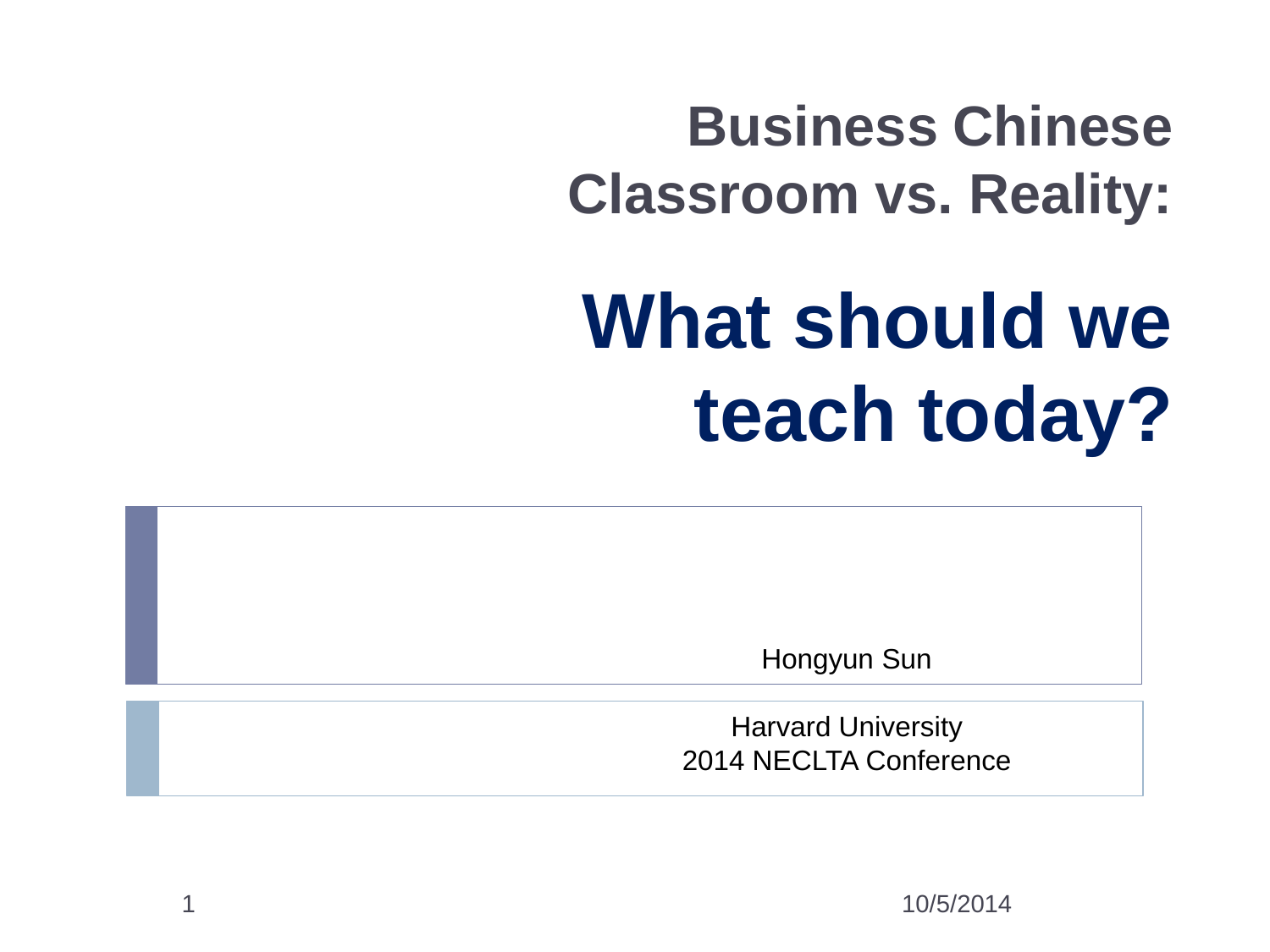

I have recently come to the realization that my business Chinese needs to improve! I have been trying to find a tutor in Boston that can help me to master business language and culture. I have found myself in numerous contract negotiations where Chinese is the language of choice, and feel that it would be extremely valuable to be tutored by someone with background in this area.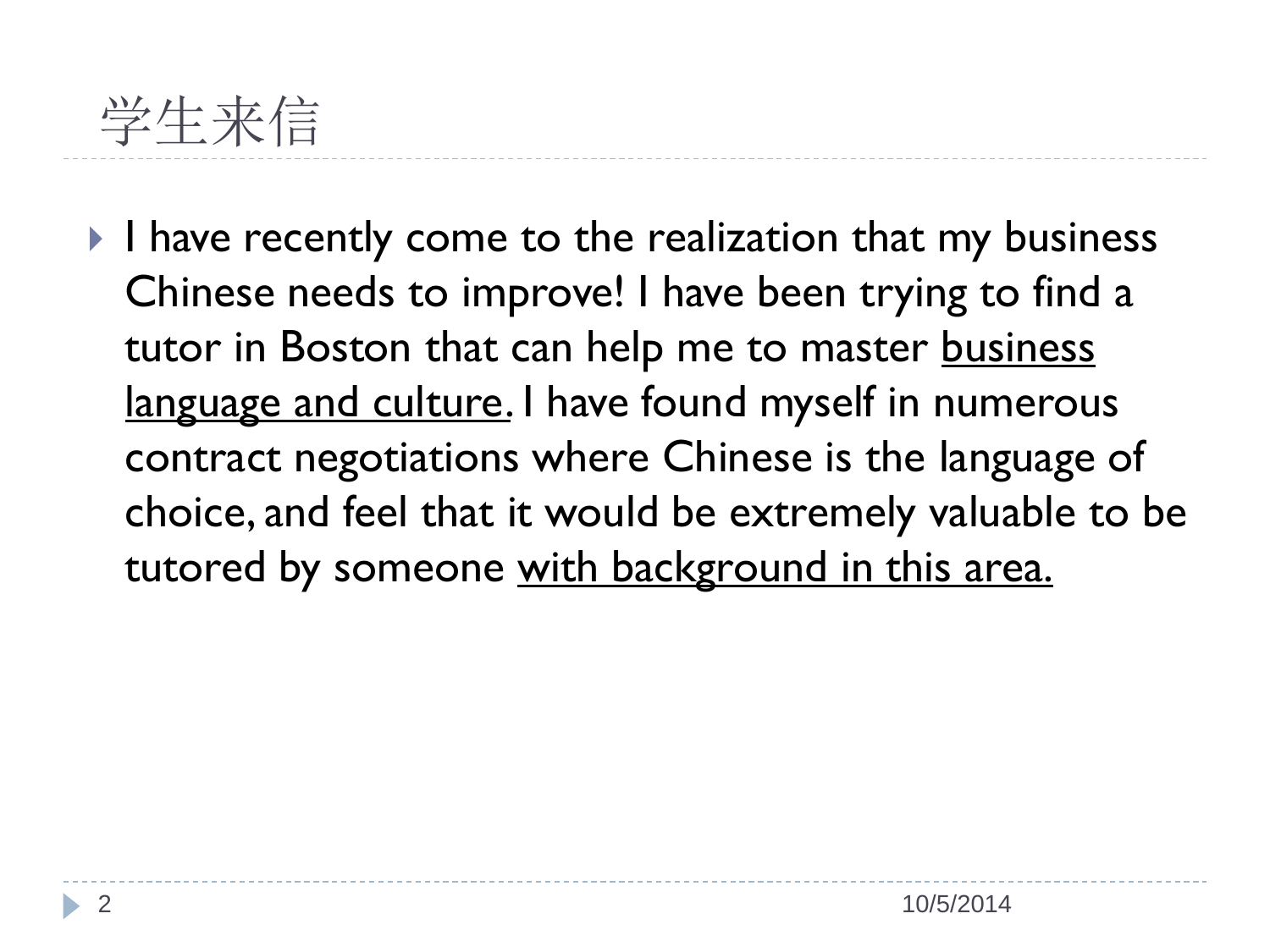

- 你想在哪些方面提高?我会经常和中国的潜在伙伴进 行合作协议谈判。我不是个擅长辩论的人,更别说讲 中文的时候。我希望我能过提高这方面的中文。另外, 我也会经常向中国家长和学生"pitch"我公司的服务。 我也想学会怎么用更有说服力的语言来介绍我们的服 务。
- 你自己有没有想学的书或者材料?目前没有自己的教 材,但我希望能够把自己的一些工作相关的材料当作 课本。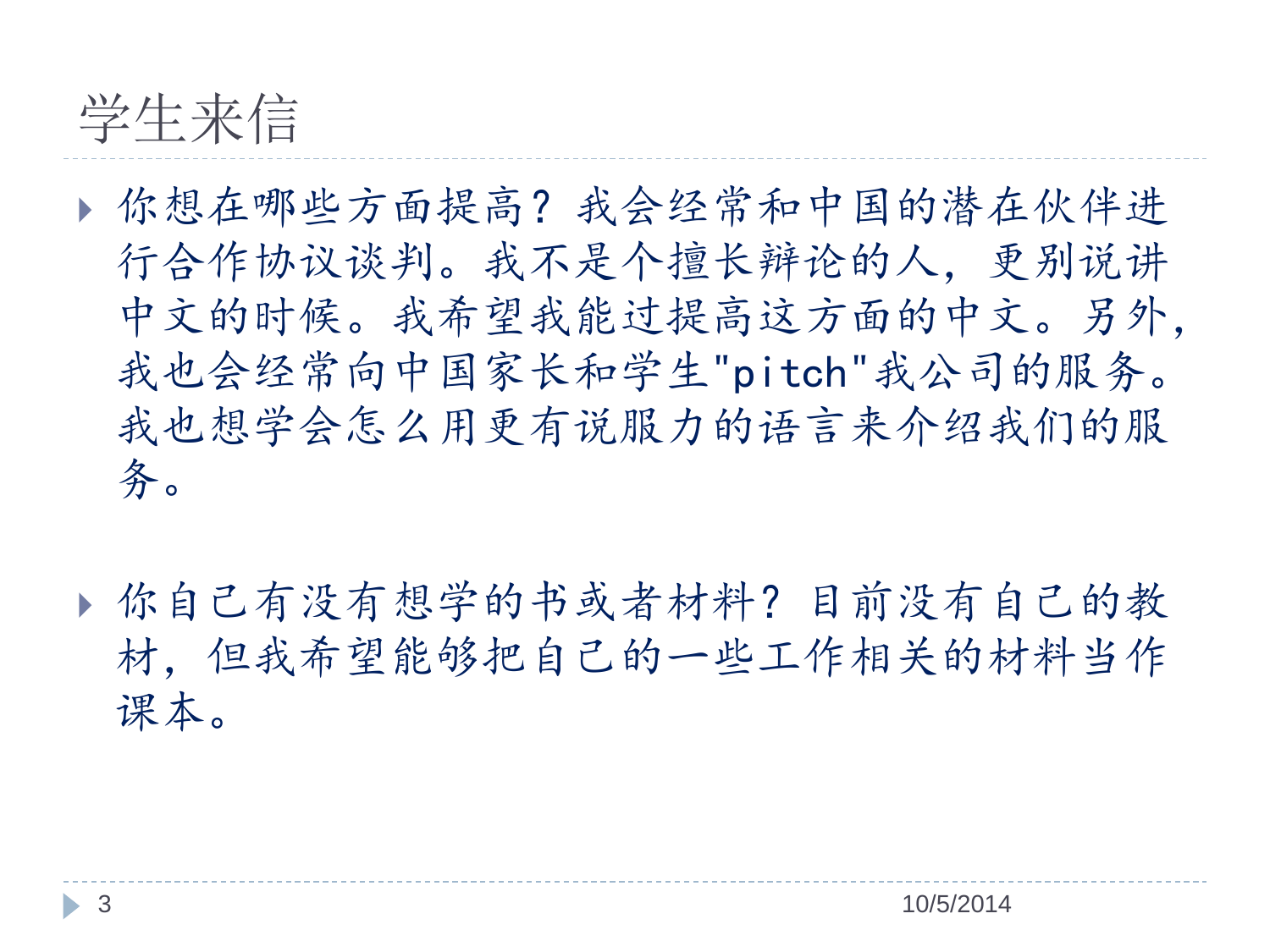### Who are the students?

- Pre-experience learners
- Low-experience learners
- Job experienced learners
- **The characteristic of Business Chinese learners:**  Goal orientated and have high expectation of efficiency, quality, and professionalism.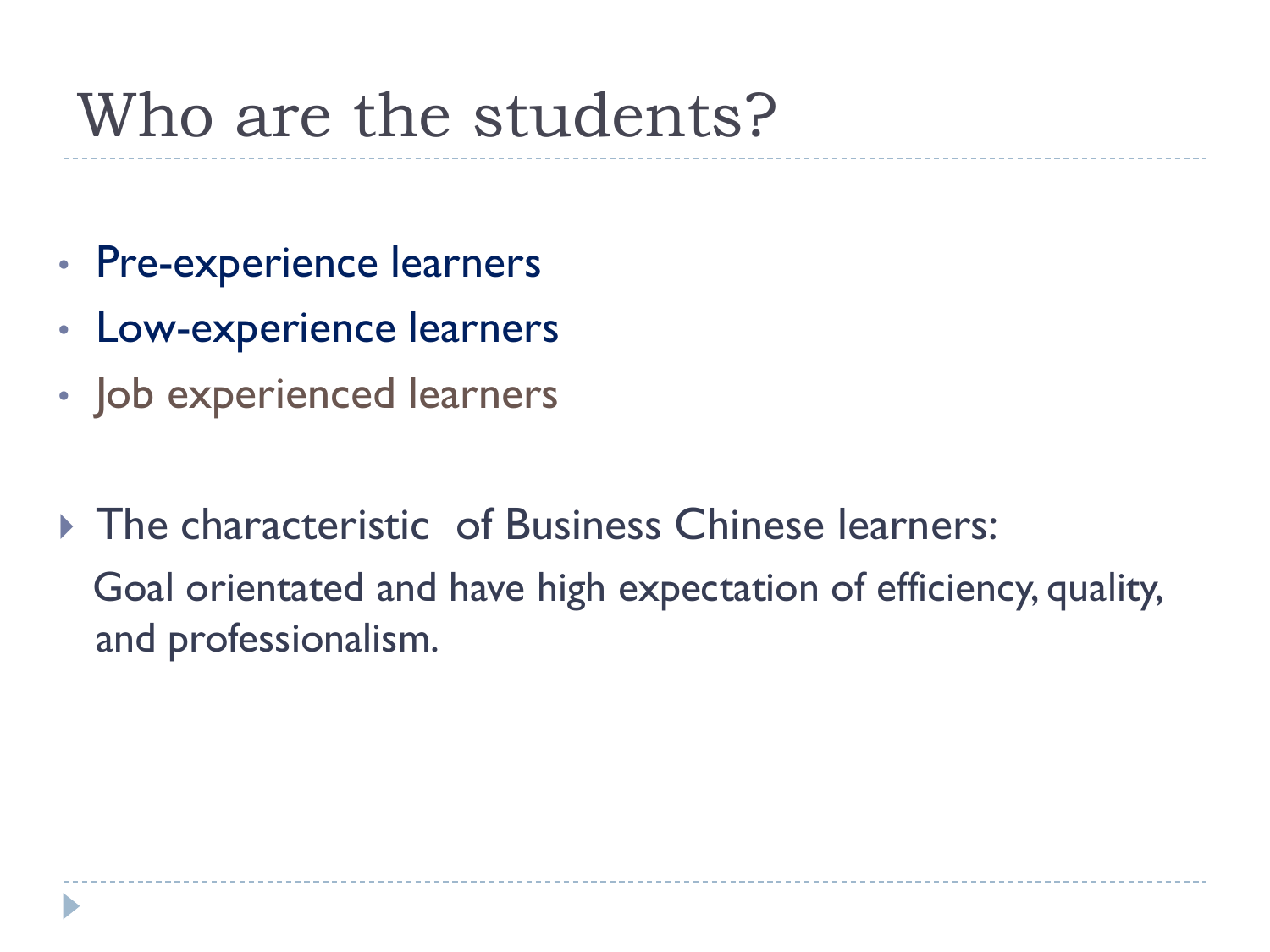### Who are the teachers?

- Education background: Chinese, TCSL, and related field
- Teaching experience: General Chinese; heritage track; literature; media Chinese; Classic Chinese, etc.
- ▶ No business background at all.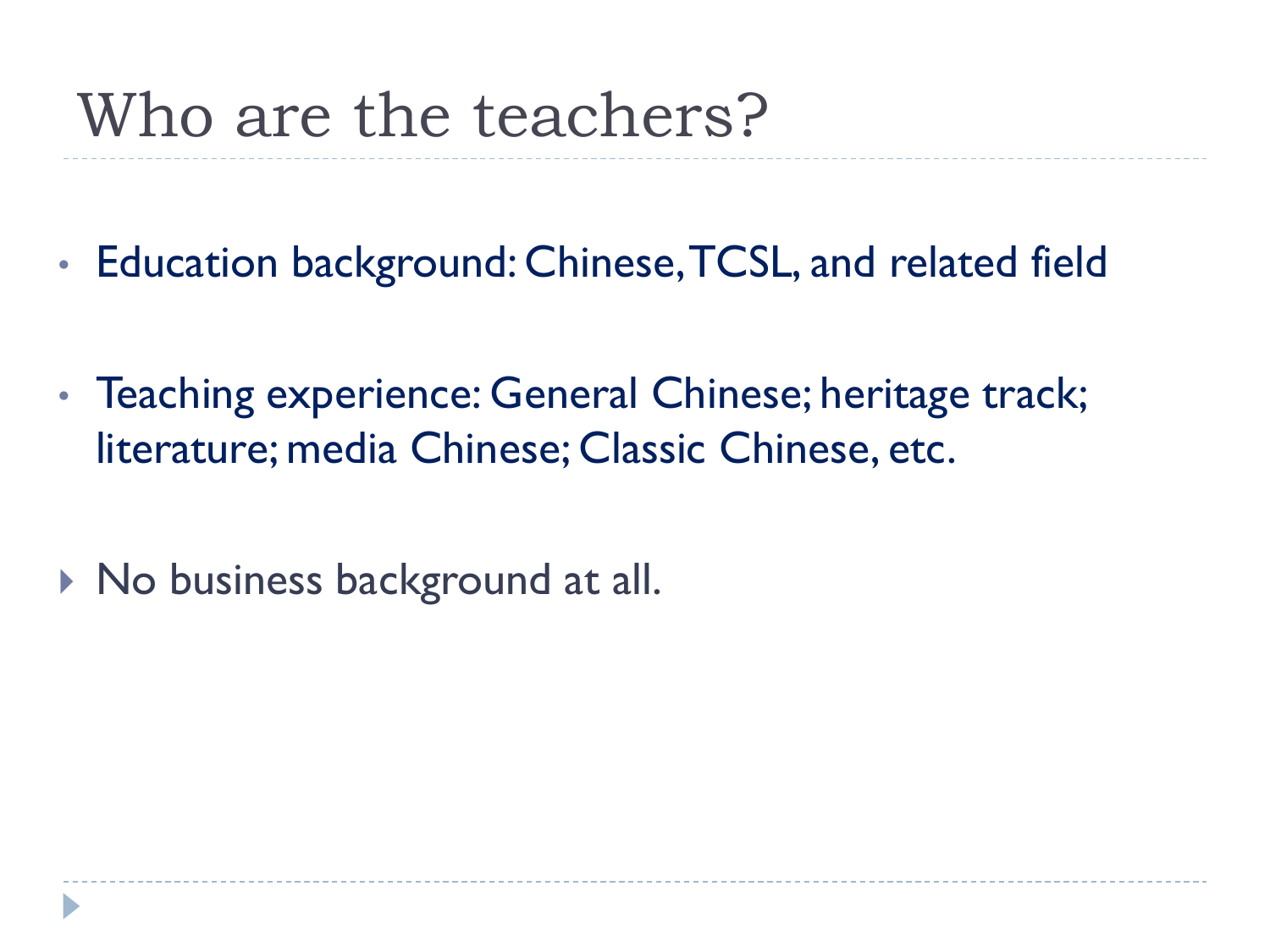What are the differences from General Chinese Language Courses?

- ▶ Business terms
- ▶ Clear and accurate communication
- $\triangleright$  Intercultural training
- **Training focuses on giving presentation, fast translation,** negotiation, chart interpretation, etc.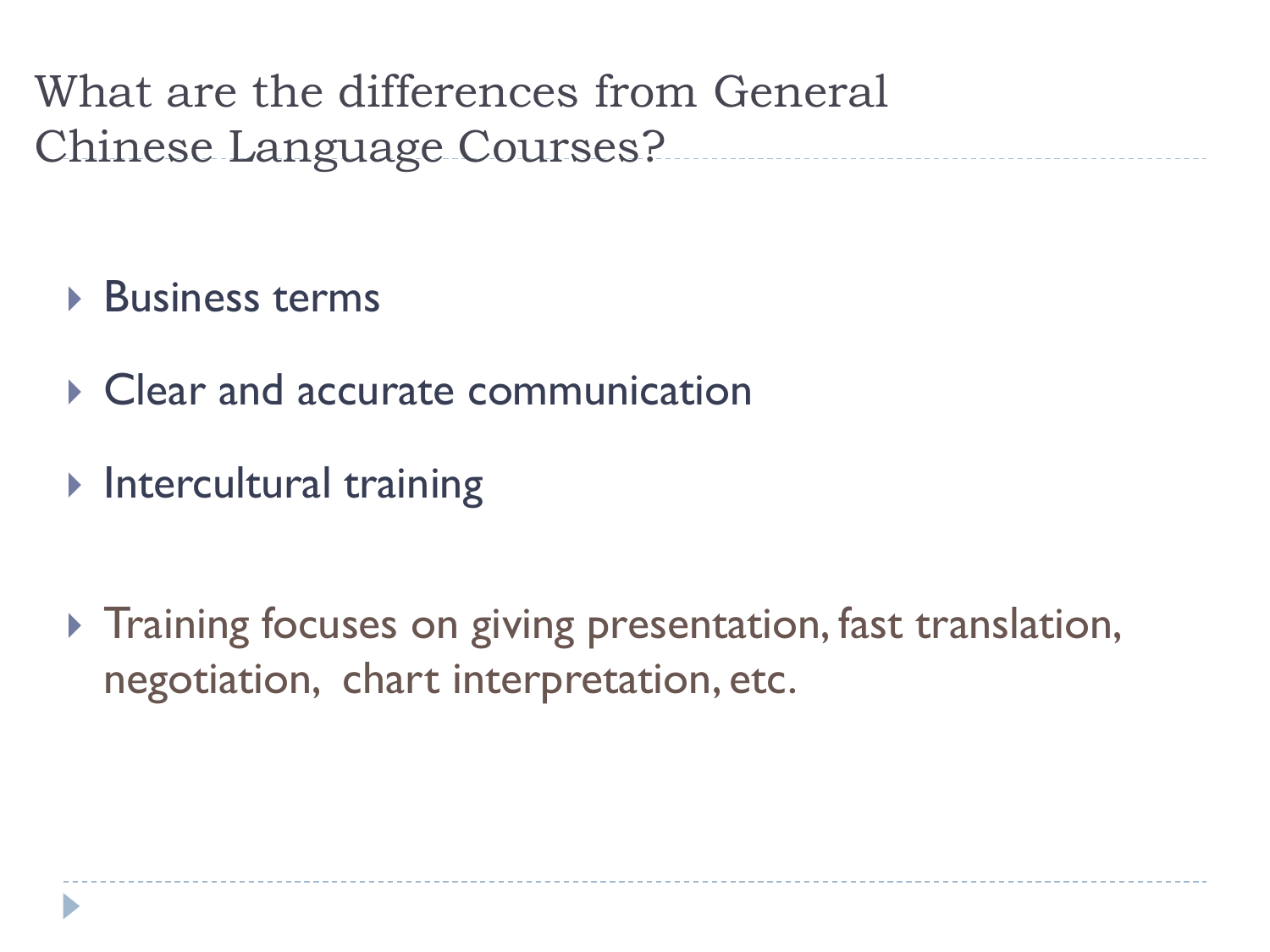## Setting Course Objectives

- $\triangleright$  To get acquaintance with the most important Chinese business vocabulary, phrases, sentence patterns;
- $\triangleright$  To be comfortable to participate business talks;
- $\triangleright$  To read business basic documents of various kinds effectively;
- $\triangleright$  To write properly styled business letters;
- $\triangleright$  To get cultural and social knowledge.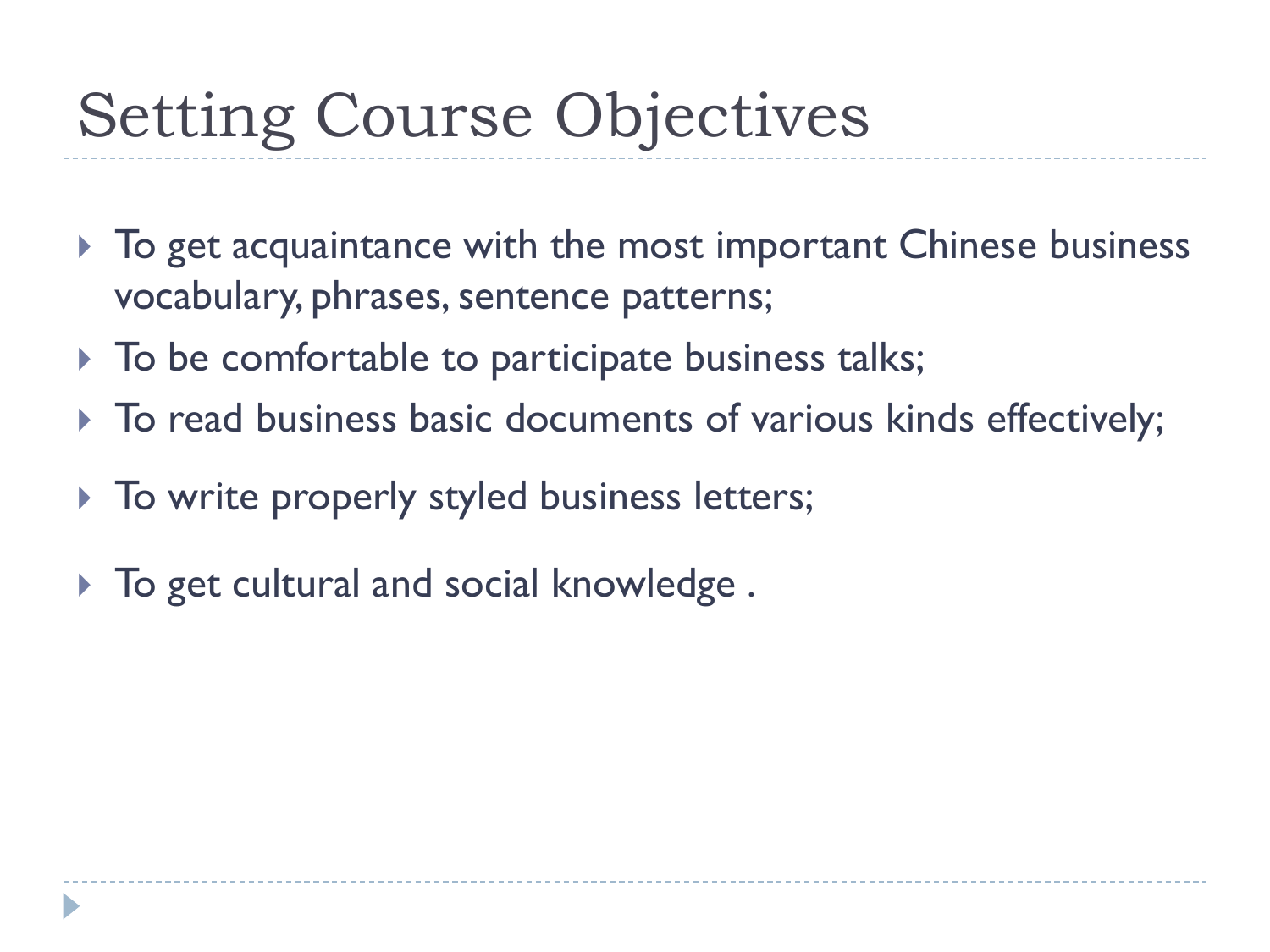### Teaching materials

根据自己学生的需求选材料: □ Textbook: 案例、任务、知识介绍、。。。

Tailor-made material:

中国经济概况、简历、感谢信

Authentic resources:

华尔街日报**(**中文版**)**、哈佛商业评论**(**中文版**)**、 经济学人等等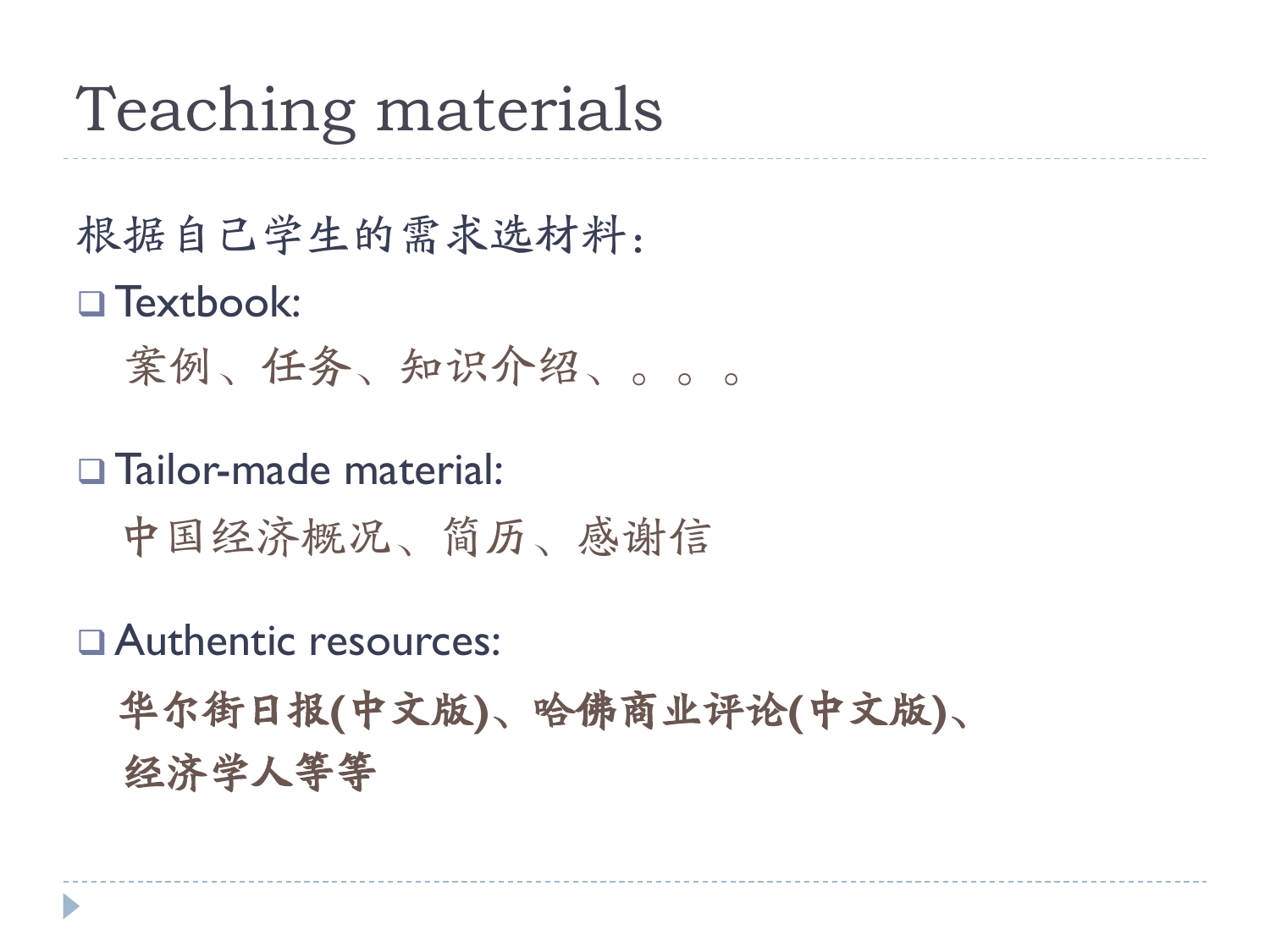## Teaching Approaches

### **Content-based instruction**

#### **Task-based instruction**

#### **Increasing intercultural awareness**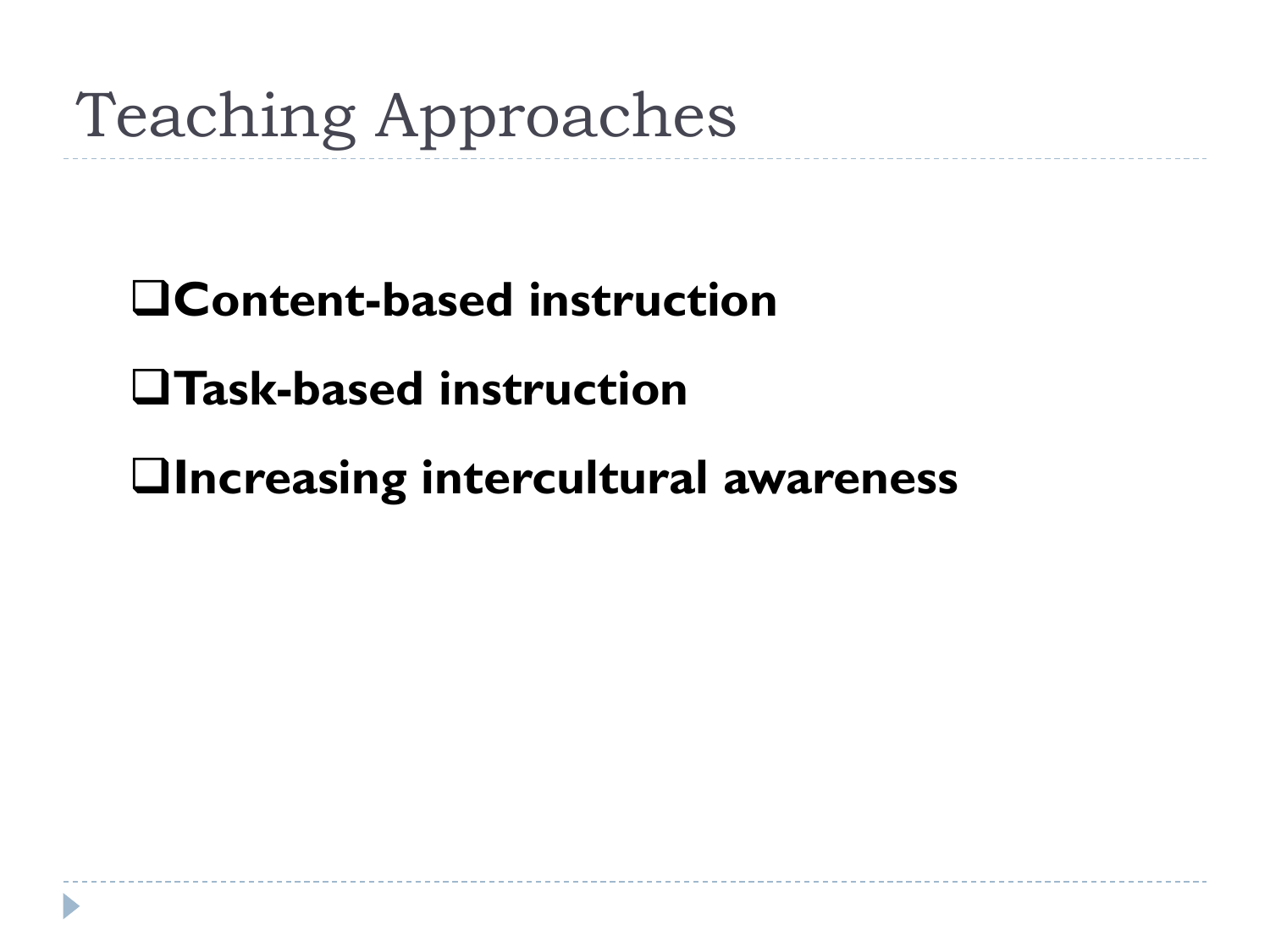### Learning Outcomes

- **Listening and Speaking**
- 听CCTV《经济半小时》、《经济新闻联播》
- 中国经济概况简介
- 企业介绍
- 说明并分析图表
- 面试
- 欢迎/欢送致词
- 学术讲座报告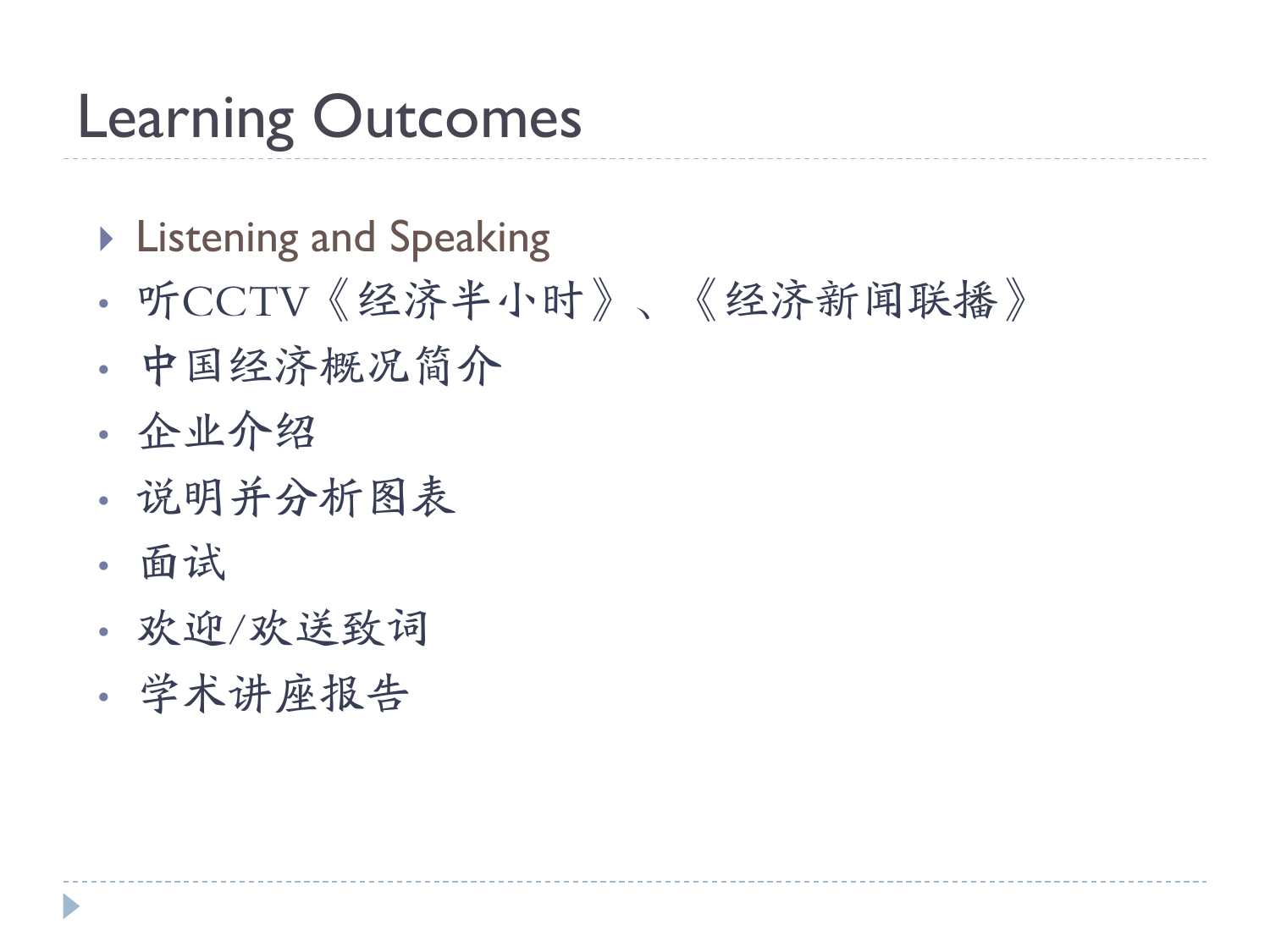### Learning Outcomes

#### ▶ Reading

- 课文、作业和考试中的各种阅读文章
- 报纸、杂志、网络真实语料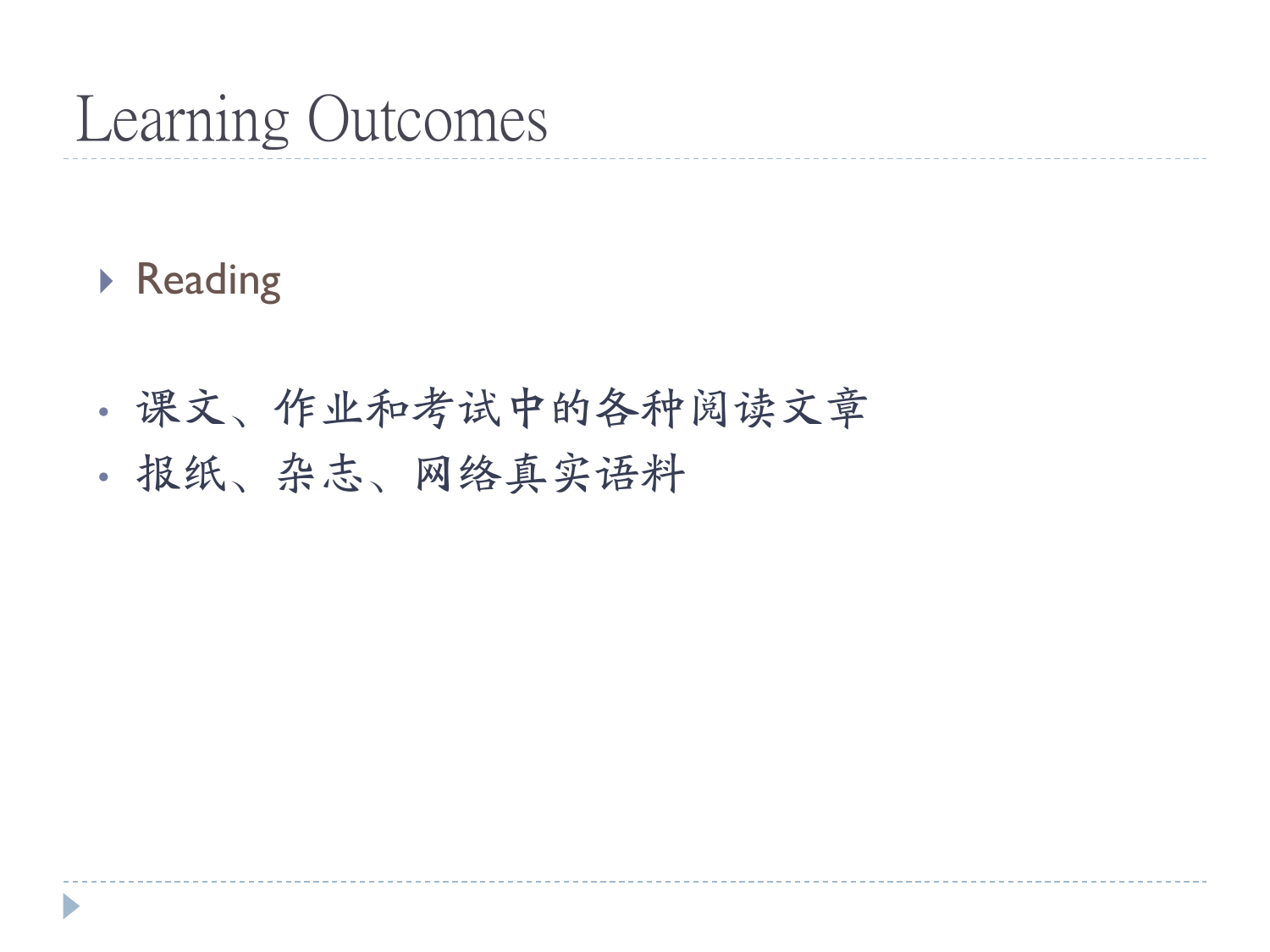### The learning Outcomes

- ▶ Writing
- 总结概括:《中国/美国经济概况》
- 对图表(或某一种情况)的说明和分析: 《人民币升 值对中美双方的影响》
- 求职信和简历
- 产品/企业介绍
- 律师申辩
- 感谢信/祝贺信/其他基本商务信件往来